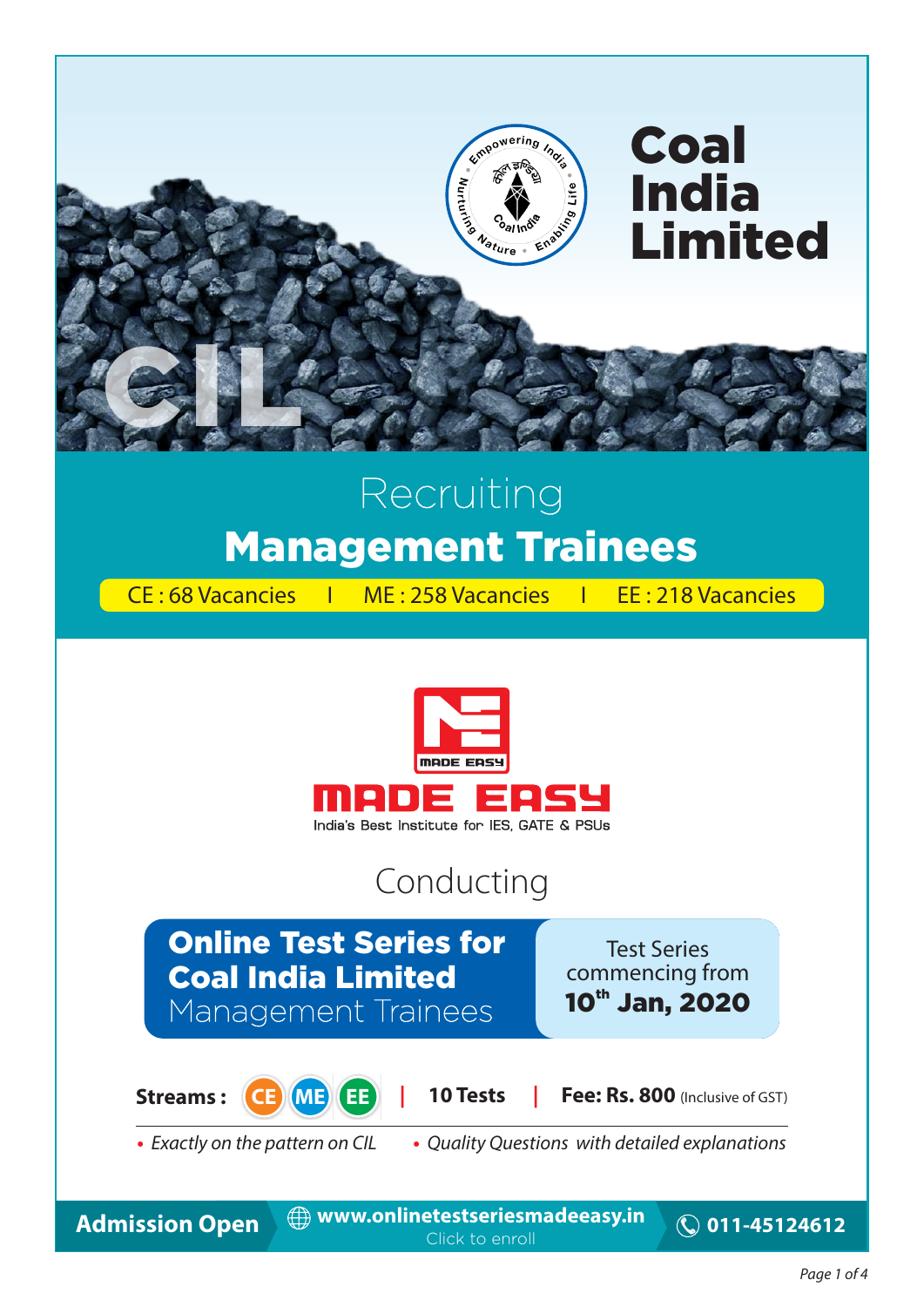### Coal India Cal Inc. Online Test Series, 2019 Management Trainees Streams : CE, ME, EE





**Quality Questions with Detailed solutions**

**Comprehensive Performance Analysis** **Exam pattern as per CIL standards**

## **Civil Engineering** Test Series Schedule

| Test no.       | <b>Test type</b>          | <b>Test syllabus</b>                                                                                                                                 | <b>Total Qs</b> | <b>Total marks</b> | <b>Timing</b> | <b>Activation date</b> |
|----------------|---------------------------|------------------------------------------------------------------------------------------------------------------------------------------------------|-----------------|--------------------|---------------|------------------------|
| $\mathbf{1}$ . | Part Syllabus Test        | Paper I: General Ability<br>(General Knowledge & Awareness)                                                                                          | 50              | 50                 | 45 Minutes    | 10-01-2020             |
| 2.             | Part Syllabus Test        | Paper II: Engineering Discipline<br>(Engineering Mechanics, Solid Mechanics,<br>Structural Analysis, Concrete Structure,<br><b>Steel Structures)</b> | 50              | 50                 | 45 Minutes    | 10-01-2020             |
| 3.             | Part Syllabus Test        | Paper I: General Ability<br>(Reasoning and Numerical Ability)                                                                                        | 50              | 50                 | 45 Minutes    | 15-01-2020             |
| 4.             | Part Syllabus Test        | Paper II: Engineering Discipline<br>(Fluid Mechanics, Hydraulics, Hydrology,<br>irrigation, Environmental Engineering)                               | 50              | 50                 | 45 Minutes    | 15-01-2020             |
| 5.             | Part Syllabus Test        | Paper I: General Ability<br>(General English)                                                                                                        | 50              | 50                 | 45 Minutes    | 20-01-2020             |
| 6.             | Part Syllabus Test        | Paper II: Engineering Discipline<br>(Soil Mechanics, Transportation Engg,<br>Surveying, Construction Materials<br>and Management)                    | 50              | 50                 | 45 Minutes    | 20-01-2020             |
| 7.             | <b>Full Syllabus Test</b> | Paper I: General Ability                                                                                                                             | 100             | 100                | 90 Minutes    | 25-01-2020             |
| 8.             | <b>Full Syllabus Test</b> | Paper II: Engineering Discipline                                                                                                                     | 100             | 100                | 90 Minutes    | 25-01-2020             |
| 9.             | <b>Full Syllabus Test</b> | Paper I: General Ability                                                                                                                             | 100             | 100                | 90 Minutes    | 30-01-2020             |
| 10.            | <b>Full Syllabus Test</b> | Paper II: Engineering Discipline                                                                                                                     | 100             | 100                | 90 Minutes    | 30-01-2020             |

| <b>Coal India: Exam Pattern, Structure &amp; Syllabus</b>                                                                                                                                                                                                                                                                                                                                                                                                                                         |                                                                                                                                                                              |  |  |
|---------------------------------------------------------------------------------------------------------------------------------------------------------------------------------------------------------------------------------------------------------------------------------------------------------------------------------------------------------------------------------------------------------------------------------------------------------------------------------------------------|------------------------------------------------------------------------------------------------------------------------------------------------------------------------------|--|--|
| There are two papers. Exam will be conducted in a single sitting of 3 hours.<br><b>Paper I:</b> 100 Marks; 100 Multiple Choice Questions; No Negative Marking<br>Syllabus: General knowledge/Awareness, Reasoning, Numerical Ability and General English<br>Stage 1 :<br><b>Paper II:</b> 100 Marks; 100 Multiple Choice Questions; No Negative Marking<br>• Written (Online CBT)<br><b>Syllabus: Technical Discipline</b><br>$\cdot$ 200 Marks<br><b>Qualifying Marks for CBT in each paper:</b> |                                                                                                                                                                              |  |  |
|                                                                                                                                                                                                                                                                                                                                                                                                                                                                                                   | General/EWS: 40 Marks   OBC: 35 Marks   SC/ST/PwD: 30 Marks                                                                                                                  |  |  |
| Stage 2:<br>Interview<br>$\cdot$ 10 Marks                                                                                                                                                                                                                                                                                                                                                                                                                                                         | Shortlisted candidates will be called for personal interview as per their merit. Total number<br>of vacancies and number of students called for interview ratio would be 1:3 |  |  |
|                                                                                                                                                                                                                                                                                                                                                                                                                                                                                                   | Tentative date for CBT is 27-02-2020 and 28-02-2020                                                                                                                          |  |  |

**Admission Open www.onlinetestseriesmadeeasy.in 011-45124612**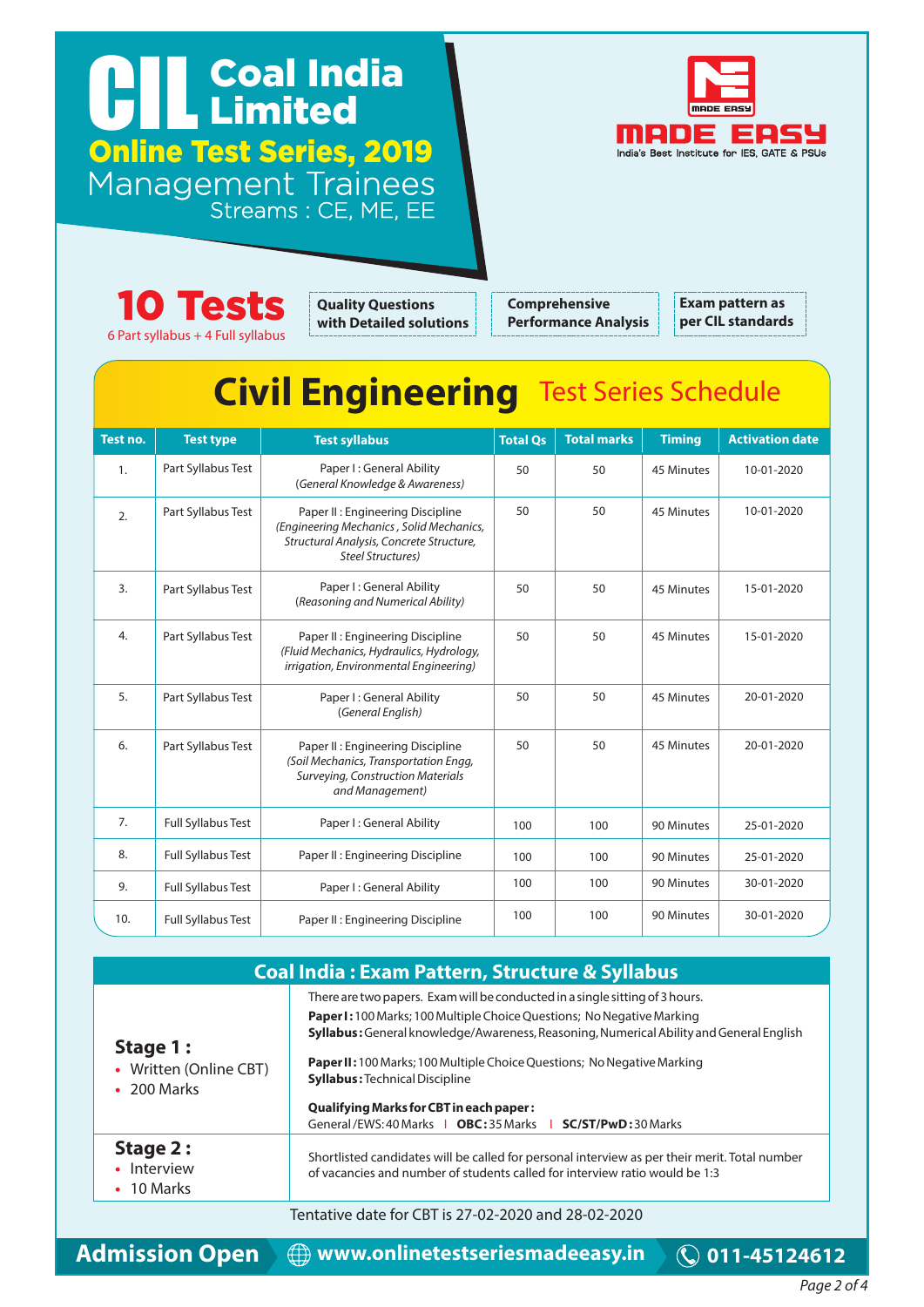### Coal India Cal Inc. Online Test Series, 2019 Management Trainees Streams : CE, ME, EE





**Quality Questions with Detailed solutions**

**Comprehensive Performance Analysis** **Exam pattern as per CIL standards**

### **Mechanical Engineering** Test Series Schedule

| Test no.       | <b>Test type</b>          | <b>Test syllabus</b>                                                                                       | <b>Total Qs</b> | <b>Total marks</b> | <b>Timing</b> | <b>Activation date</b> |
|----------------|---------------------------|------------------------------------------------------------------------------------------------------------|-----------------|--------------------|---------------|------------------------|
| $\mathbf{1}$ . | Part Syllabus Test        | Paper I: General Ability<br>(General Knowledge & Awareness)                                                | 50              | 50                 | 45 Minutes    | 10-01-2020             |
| 2.             | Part Syllabus Test        | Paper II : Engineering Discipline<br>(Thermodynamics, RAC, IC Engines,<br>Power Plant and HMT)             | 50              | 50                 | 45 Minutes    | 10-01-2020             |
| 3.             | Part Syllabus Test        | Paper I: General Ability<br>(Reasoning and Numerical Ability)                                              | 50              | 50                 | 45 Minutes    | 15-01-2020             |
| 4.             | Part Syllabus Test        | Paper II: Engineering Discipline<br>(Machine Design, SOM, Engineering<br>Mechanics and Theory of Machines) | 50              | 50                 | 45 Minutes    | 15-01-2020             |
| 5.             | Part Syllabus Test        | Paper I: General Ability<br>(General English)                                                              | 50              | 50                 | 45 Minutes    | 20-01-2020             |
| 6.             | Part Syllabus Test        | Paper II: Engineering Discipline<br>(Production, Material Science,<br>Industrial Engineering)              | 50              | 50                 | 45 Minutes    | 20-01-2020             |
| 7.             | <b>Full Syllabus Test</b> | Paper I: General Ability                                                                                   | 100             | 100                | 90 Minutes    | 25-01-2020             |
| 8.             | <b>Full Syllabus Test</b> | Paper II: Engineering Discipline                                                                           | 100             | 100                | 90 Minutes    | 25-01-2020             |
| 9.             | <b>Full Syllabus Test</b> | Paper I: General Ability                                                                                   | 100             | 100                | 90 Minutes    | 30-01-2020             |
| 10.            | Full Syllabus Test        | Paper II: Engineering Discipline                                                                           | 100             | 100                | 90 Minutes    | 30-01-2020             |

| <b>Coal India: Exam Pattern, Structure &amp; Syllabus</b> |                                                                                                                                                                                                                                                                                                                                                                              |  |  |
|-----------------------------------------------------------|------------------------------------------------------------------------------------------------------------------------------------------------------------------------------------------------------------------------------------------------------------------------------------------------------------------------------------------------------------------------------|--|--|
| Stage 1:<br>• Written (Online CBT)<br>200 Marks           | There are two papers. Exam will be conducted in a single sitting of 3 hours.<br><b>Paper I:</b> 100 Marks; 100 Multiple Choice Questions; No Negative Marking<br>Syllabus: General knowledge/Awareness, Reasoning, Numerical Ability and General English<br>Paper II: 100 Marks; 100 Multiple Choice Questions; No Negative Marking<br><b>Syllabus: Technical Discipline</b> |  |  |
|                                                           | <b>Qualifying Marks for CBT in each paper:</b><br>General/EWS:40 Marks   OBC:35 Marks   SC/ST/PwD:30 Marks                                                                                                                                                                                                                                                                   |  |  |
| Stage 2:<br>Interview<br>$\cdot$ 10 Marks                 | Shortlisted candidates will be called for personal interview as per their merit. Total number<br>of vacancies and number of students called for interview ratio would be 1:3                                                                                                                                                                                                 |  |  |
|                                                           | Tentative date for CBT is 27-02-2020 and 28-02-2020                                                                                                                                                                                                                                                                                                                          |  |  |

**Admission Open www.onlinetestseriesmadeeasy.in 011-45124612**